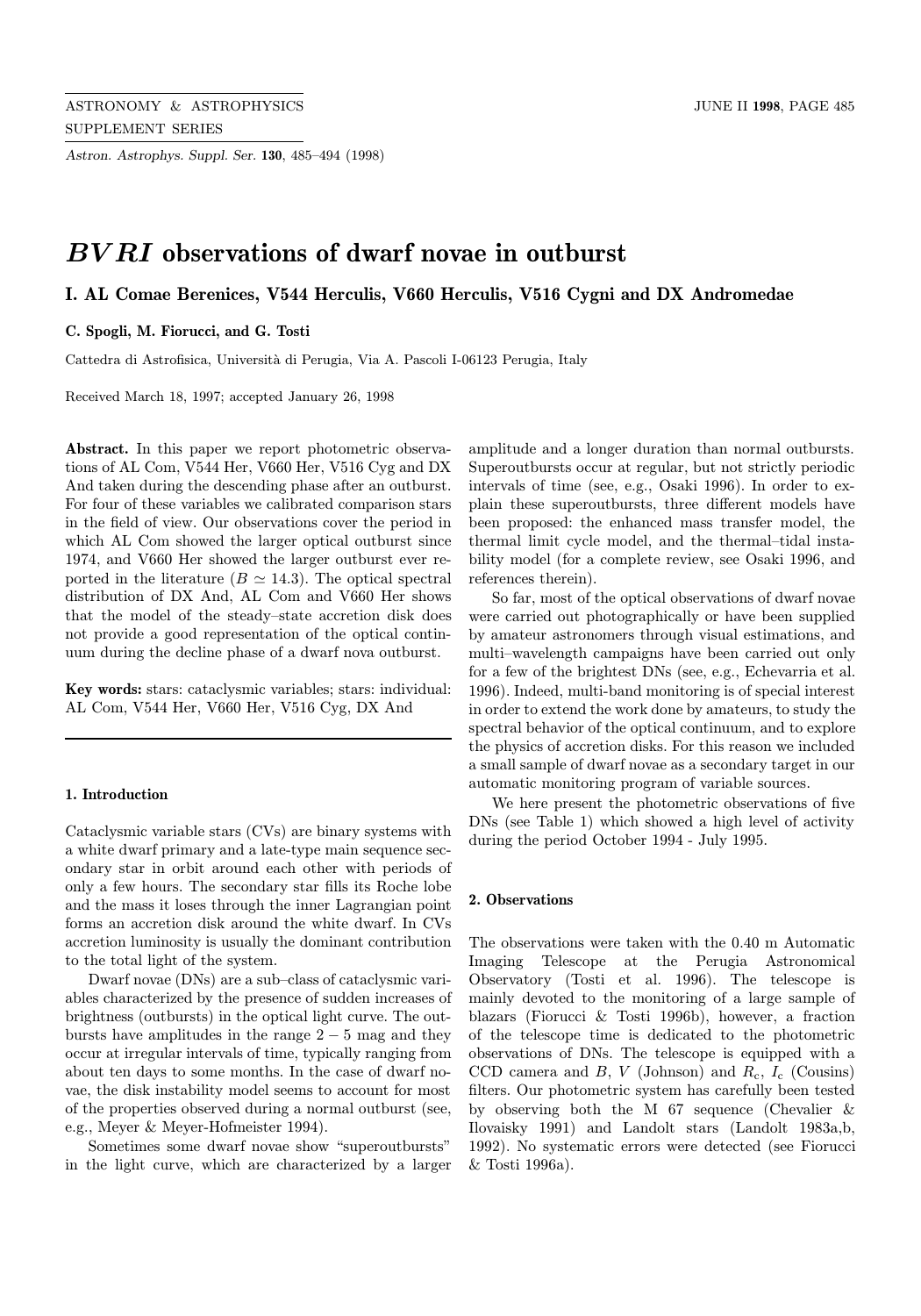| Name                  | R.A. (2000) | DEC (2000)      | galactic latitude | $Tvpe^{(a)}$ | $Mmax^{(b)}$ | Mmin <sup>(c)</sup> | filter <sup>(d)</sup> |
|-----------------------|-------------|-----------------|-------------------|--------------|--------------|---------------------|-----------------------|
| AL Comae              | 12 32 25.61 | $+14\;20\;57.5$ | $+76^{\circ}$     | UG/DO        | 12.8         | 22                  | v                     |
| $V544$ Her            | 16 38 05.48 | $+08\;37\;57.4$ | $+33^{\circ}$     | UG           | 14.5         | $\simeq 20$         | p                     |
| $V660$ Her            | 17 42 09.13 | $+23$ 48 30.2   | $+25^{\circ}$     | UG           | 16.0         | $\simeq 19$         | p                     |
| $V516 \,\mathrm{Cyg}$ | 20 47 09.87 | $+41\;55\;26.0$ | $0^{\circ}$       | <b>UGSS</b>  | 13.8         | 16.8                | p                     |
| DX And                | 23 29 46.82 | $+43\;45\;03.4$ | $-16^{\circ}$     | UG           | 10.9         | 16.4                | D                     |

Table 1. Coordinates and historical informations of the five selected objects<sup>\*</sup>

Notes: a) UG=U Gem variable, UGSS=U Gem variable (SS Cyg subtype), DQ=DQ Her variable; b) maximum apparent magnitude; c) minimum apparent magnitude; d) magnitude systems: v=visual, p=photographic.  $\star$  extracted from the catalogue of Downes & Shara (1993).

All the CCD frames were corrected for bias and dark signal. Because of the high grade of uniformity of our CCD chip the usual flat field correction of the images was not required (see Tosti et al. 1996). The CCD frames were processed by REDUCE, the automatic reduction software described in Tosti et al. (1996). This photometry package, which is based on the algorithms described by Stetson (1987), finds and recognizes the stars in the frame and calculates the instrumental magnitudes through synthetic aperture photometry. The magnitudes reported in this paper have been obtained using an aperture radius of 4 arcsecs.

The data on AL Com were calibrated using Landolt stars because of the lack of sufficiently bright comparison stars within the limits of our CCD camera field of view. The correct finding chart for AL Com can be found in Howell et al. (1996).

For all the other dwarf novae reported in Table 1 we performed differential photometry using some non– variable stars present in their fields (see the finding charts shown in Figs. 1-4). The finding chart of V660 Her was already given by Downes & Shara (1993) but it was incorrect. In Fig. 4 we report the correct one.

In order to obtain  $B, V, R_c, I_c$  secondary standard sequences in the field of the dwarf novae, the comparison stars were calibrated by observing, on photometric nights, several standard stars (Landolt 1983a,b, 1992) having  $(B - V)$  from  $-0.2$  to 1.2, over a wide range of airmasses. The standard stars observations were then used to define the following transformations to the standard system:

| $B - b_0 = \alpha_b + \beta_b (b - v)_0$    |
|---------------------------------------------|
| $V - v_0 = \alpha_v + \beta_v (v - r)_0$    |
| $R_c - r_0 = \alpha_r + \beta_r (v - r)_0$  |
| $I_c - i_0 = \alpha_i + \beta_i (v - i)_0.$ |

In the above equations, the atmospheric extinction corrected instrumental magnitudes are denoted by the index ("o"). The values of the α and β coefficients were estimated via least–squares linear regressions on each photometric night. Table 2 lists only the mean transformation coefficients, their standard errors, and the typical stan-

Table 2. Transformation coefficients to the standard system

|               | $\alpha$         |                  | σf   |
|---------------|------------------|------------------|------|
|               |                  |                  |      |
| $B-b0$        | $15.80 \pm 0.03$ | $-0.02 \pm 0.03$ | 0.05 |
| $V-v_0$       | $16.65 \pm 0.03$ | $-0.01 + 0.01$   | 0.04 |
| $R_c$ - $r_0$ | $16.70 \pm 0.03$ | $0.00 + 0.01$    | 0.04 |
| $I_c - i_0$   | $16.16 \pm 0.03$ | $0.01 + 0.02$    | 0.04 |



Fig. 1. Finding chart of V544 Her. North is at the top and east is to the left. The box is 10 arcmin wide

dard deviations of the fit  $(\sigma_f)$ . As a result of the stability of our photometric system, we did not find appreciable differences among the values reported in Table 2 and the ones given in Fiorucci & Tosti (1996a).

The standard magnitudes of the comparison stars reported in Table 3 are the weighted means of the values obtained during at least three photometric nights.

The  $B$  and  $R_c$  magnitudes of the comparison stars in the field of DX And are in good agreement with the measurements carried out by Drew et al. (1993).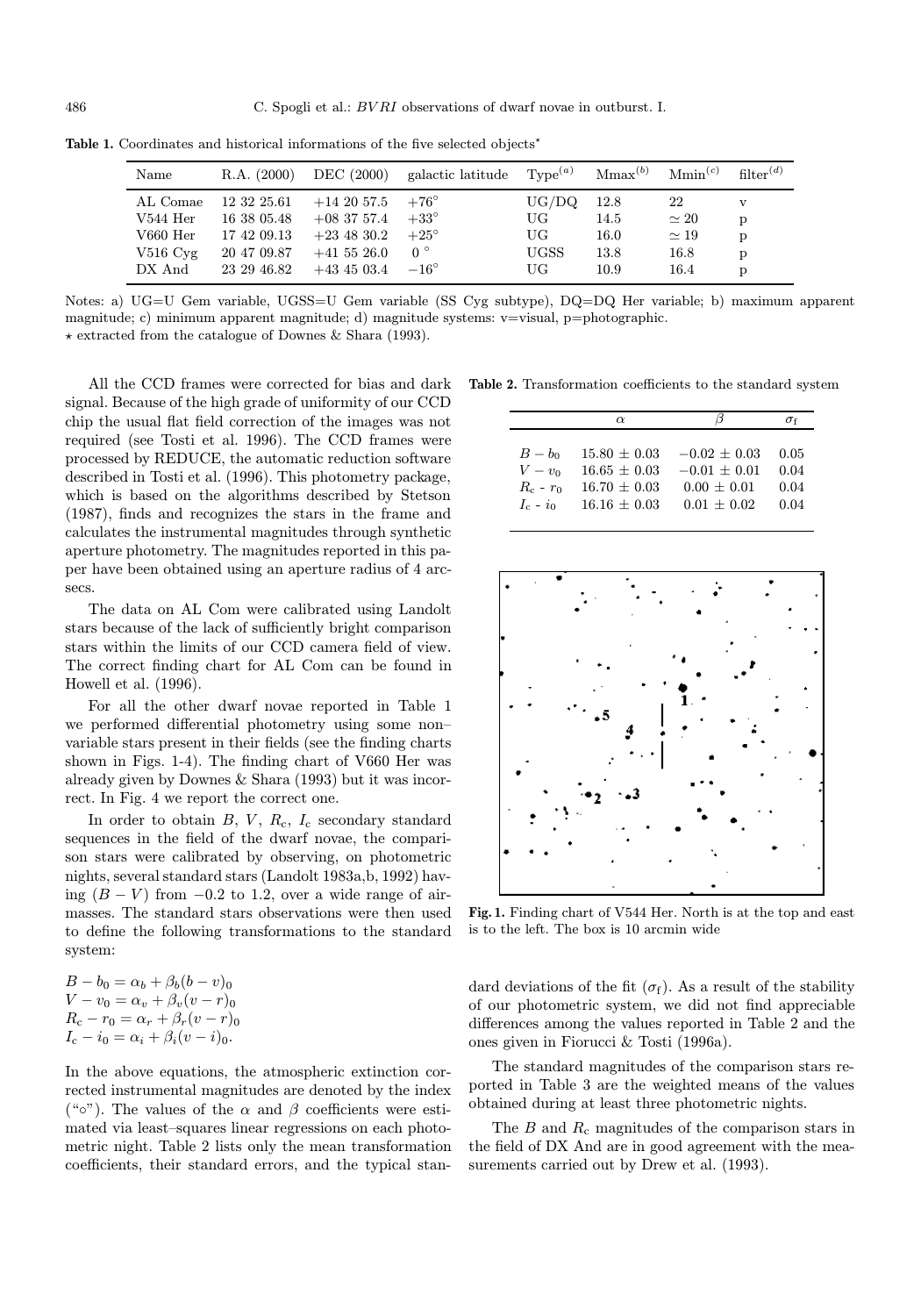Table 3.  $BVR<sub>c</sub>I<sub>c</sub>$  magnitudes of the selected comparison stars

| Name           | B                  | V                  | $R_{c}$          | $I_{\rm c}$        |
|----------------|--------------------|--------------------|------------------|--------------------|
| $V544$ Her     |                    |                    |                  |                    |
| 1              | $12.42 \pm 0.06$   | $11.82 \pm 0.04$   | $11.52 \pm 0.04$ | $11.30 \pm 0.06$   |
| $\overline{2}$ | $14.06 \pm 0.06$   | $13.51 \pm 0.04$   | $13.14 \pm 0.04$ | $12.94 \pm 0.05$   |
| 3              |                    | $15.16 \pm 0.06$   | $14.56 \pm 0.06$ | $14.13 {\pm} 0.06$ |
| $\overline{4}$ |                    | $15.45 {\pm} 0.08$ | $14.87 \pm 0.08$ | $14.31 {\pm} 0.06$ |
| 5              |                    | $15.50 \pm 0.08$   | $15.11 \pm 0.08$ | $14.75 {\pm} 0.08$ |
| V660Her        |                    |                    |                  |                    |
| 1              | $12.48 \pm 0.07$   | $11.79 {\pm} 0.07$ | $11.44 \pm 0.05$ | $11.09 \pm 0.07$   |
| $\overline{2}$ | $13.48 {\pm} 0.08$ | $12.87 {\pm} 0.08$ | $12.46 \pm 0.05$ | $12.18 {\pm} 0.07$ |
| 3              |                    | $14.81 {\pm} 0.07$ | $14.52 \pm 0.05$ | $14.14 {\pm} 0.07$ |
| V516Cyg        |                    |                    |                  |                    |
| 1              | $15.08 \pm 0.10$   | $14.21 \pm 0.04$   | $13.72 \pm 0.04$ | $13.25 \pm 0.04$   |
| $\overline{2}$ |                    | $15.35 \pm 0.04$   | $14.73 \pm 0.04$ | $14.15 {\pm} 0.05$ |
| 3              |                    | $15.56 \pm 0.07$   | $14.82 \pm 0.04$ | $13.93 {\pm} 0.05$ |
| DX And         |                    |                    |                  |                    |
| 1              | $13.42 {\pm} 0.05$ | $12.72 \pm 0.05$   | $12.25 \pm 0.05$ | $11.92 \pm 0.05$   |
| $\overline{2}$ | $13.90 \pm 0.05$   | $13.33 {\pm} 0.05$ | $12.95 + 0.05$   | $12.65 {\pm} 0.05$ |



Fig. 2. Finding chart of V660 Her. North is at the top and east is to the left. The box is 10 arcmin wide

Tacking into account of the typical errors in the measurement of the instrumental magnitudes (0.02 in  $V$ ,  $R_c$ ,  $I_c$ , and 0.03 in B), the contribution of the colour terms present in the above transformation equations results to be negligible, at least over the range of colour indices of the comparison and variable stars here considered. Therefore, the comparison stars were used to find the value of the zero point of the magnitude scale for each CCD image and, then, to measure the dwarf nova standard magnitude and its error (see Tables 4, 5, 6, 7 and 8).

#### 3. Notes on individual objects

#### 3.1. AL Com

AL Com was discovered and classified as an eruptive variable star by Rosino (1961). At quiescence it is very faint  $(m_{\text{pg}} \simeq 20)$ , but large amplitude ( $\simeq 8$  mag) outbursts have been detected in 1961, 1965, 1974 and 1975 (Bertola 1964; Moorehead 1965; Scovil 1975).

Recently, Patterson et al. (1996) and Kato et al. (1996) have suggested a period of 81.6 min as the orbital period of the binary system. There are also brightness variations in quiescence at a period which varies between 80 and 90 min (see, e.g., Howell & Szkody 1991; Abbott et al. 1992).

We intermittently monitored AL Com since 1994. It was always below the limit of detectability of our instrument, until the beginning of April 1995 when, after about 20 years of quiescence, it started to increase its brightness. The light curve during this rare superoutburst has been well sampled by the American Association of Variable Star Observers (AAVSO), by the Astronomer Group and by many others (see, e.g., Patterson et al. 1996; Kato et al. 1996; Howell et al. 1996). The peak of the outburst was visually estimated to be 11.8 mag on April 5.83 UT (JD 2449813, see Howell et al. 1996).

We observed  $V = 12.57$  on April 6.87 UT (JD 2449814), a day after the maximum, and we followed the light curve decline during some photometric nights in April. Table 4 lists the  $BVR<sub>c</sub>I<sub>c</sub>$  magnitudes while the  $R<sub>c</sub>$ light curve is reported in Fig. 5.

The  $BVR<sub>c</sub>I<sub>c</sub>$  light curves show a linear decay lasting for almost a week after the peak. We calculated the following values for the decay rates: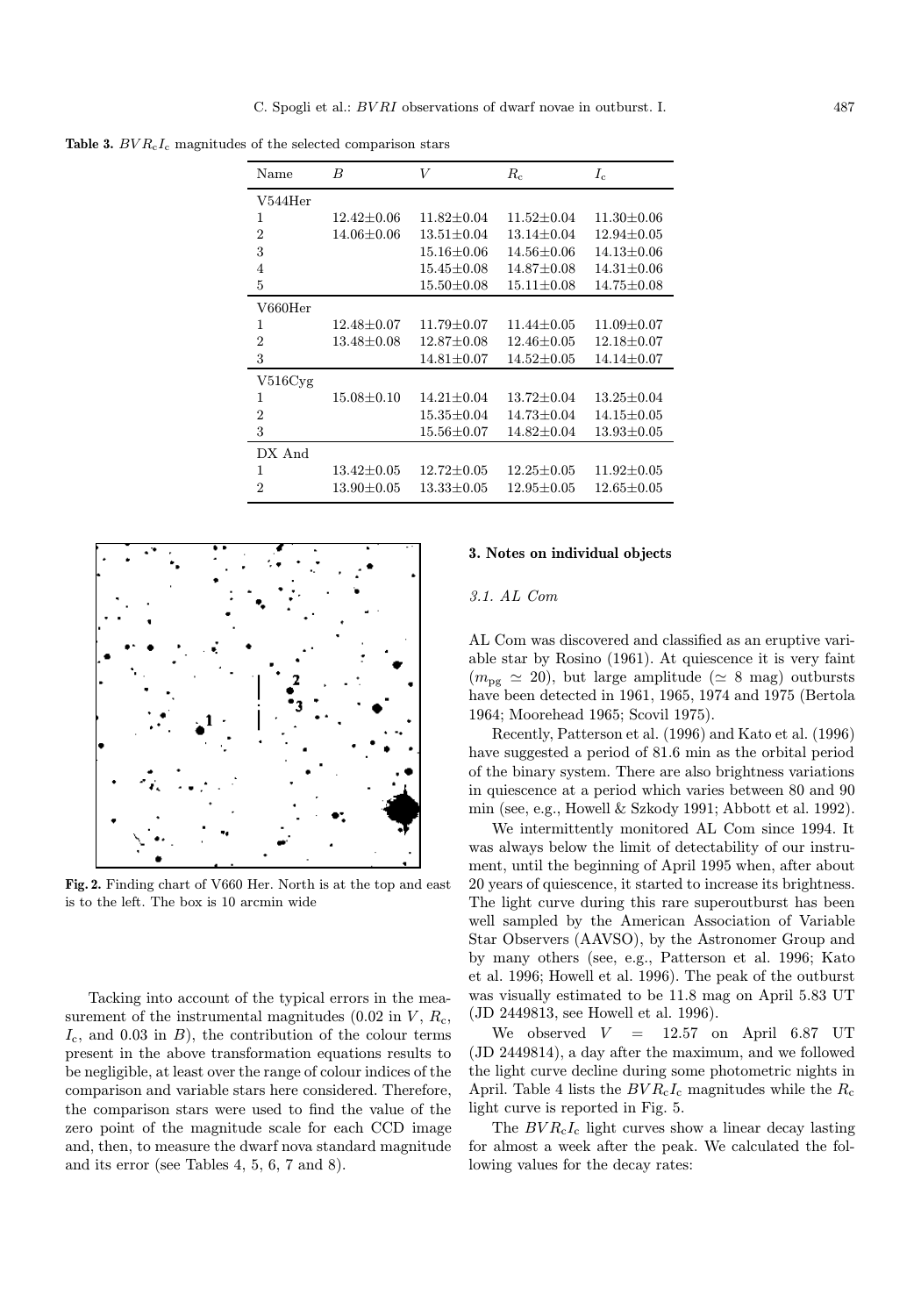| Date (UT)                                                                                                                                    | JD.<br>$(2449000+)$                                                                                                              | B                                                                                                                                                                                                    | V                                                                                                                                                                                                | $R_c$                                                                                                                                                                                               | $I_c$                                                                                                                                                                                    |
|----------------------------------------------------------------------------------------------------------------------------------------------|----------------------------------------------------------------------------------------------------------------------------------|------------------------------------------------------------------------------------------------------------------------------------------------------------------------------------------------------|--------------------------------------------------------------------------------------------------------------------------------------------------------------------------------------------------|-----------------------------------------------------------------------------------------------------------------------------------------------------------------------------------------------------|------------------------------------------------------------------------------------------------------------------------------------------------------------------------------------------|
| 95/03/24<br>95/04/06<br>95/04/06<br>95/04/06<br>95/04/07<br>95/04/07<br>95/04/07<br>95/04/09<br>95/04/11<br>95/04/11<br>95/04/21<br>95/05/02 | 800.504<br>814.372<br>814.444<br>814.487<br>814.578<br>815.364<br>815.498<br>817.367<br>819.408<br>819.460<br>829.357<br>839.419 | $12.37 \pm 0.05$<br>$12.32 \pm 0.05$<br>$12.41 \pm 0.05$<br>$12.51 \pm 0.05$<br>$12.61 \pm 0.05$<br>$12.54 \pm 0.05$<br>$12.88 \pm 0.10$<br>$13.14 \pm 0.06$<br>$13.07 \pm 0.06$<br>$13.72 \pm 0.12$ | $12.57 \pm 0.05$<br>$12.56 \pm 0.05$<br>$12.57 \pm 0.05$<br>$12.71 \pm 0.05$<br>$12.89 + 0.06$<br>$12.85 \pm 0.06$<br>$13.10 \pm 0.06$<br>$13.33 \pm 0.05$<br>$13.38 + 0.06$<br>$14.01 \pm 0.09$ | >16.0<br>$12.63 \pm 0.05$<br>$12.67 + 0.05$<br>$12.76 + 0.05$<br>$12.75 + 0.05$<br>$12.82 + 0.06$<br>$13.02 + 0.06$<br>$13.31 \pm 0.05$<br>$13.21 \pm 0.06$<br>$14.00 \pm 0.08$<br>$16.68 \pm 0.20$ | >16.0<br>$12.67 \pm 0.05$<br>$12.61 + 0.05$<br>$12.70 \pm 0.05$<br>$12.64 \pm 0.05$<br>$12.81 + 0.06$<br>$13.08 + 0.06$<br>$13.26 \pm 0.06$<br>$13.27 + 0.06$<br>$13.98 + 0.08$<br>>16.0 |

Table 4.  $BVR_{\rm c}I_{\rm c}$  magnitudes of AL Com

Table 5.  $BVR_{\rm c}I_{\rm c}$  magnitudes of V544 Her

| Date (UT)                                                                        | JD<br>$(2449000+)$                                                        | B                |                                                          | $R_c$                                                                                                   | $I_c$                                                                                            |
|----------------------------------------------------------------------------------|---------------------------------------------------------------------------|------------------|----------------------------------------------------------|---------------------------------------------------------------------------------------------------------|--------------------------------------------------------------------------------------------------|
| 95/06/21<br>95/06/27<br>95/06/28<br>95/06/30<br>95/06/30<br>95/07/01<br>95/07/06 | 890.456<br>896.388<br>897.393<br>899.352<br>899.415<br>900.358<br>905.417 | $15.20 \pm 0.08$ | $15.20 \pm 0.08$<br>$15.70 \pm 0.15$<br>$16.77 \pm 0.20$ | >16.5<br>$15.18 \pm 0.05$<br>$15.48 \pm 0.13$<br>$16.45 \pm 0.12$<br>$16.61 \pm 0.15$<br>>17.0<br>>17.0 | $14.97 \pm 0.08$<br>$15.54 \pm 0.15$<br>$16.10 \pm 0.15$<br>$16.12 \pm 0.15$<br>$16.60 \pm 0.20$ |

Table 6.  $BVR_{\rm c}I_{\rm c}$  magnitudes of V660 Her

| Date (UT)                                                                                                                                                | JD<br>$(2449000+)$                                                                                                                          | B                                                                                                                                                                                                             | V                                                                                                                                                                                                                                          | $R_c$                                                                                                                                                                                                                                      | $I_c$                                                                                                                                                                                                                                                            |
|----------------------------------------------------------------------------------------------------------------------------------------------------------|---------------------------------------------------------------------------------------------------------------------------------------------|---------------------------------------------------------------------------------------------------------------------------------------------------------------------------------------------------------------|--------------------------------------------------------------------------------------------------------------------------------------------------------------------------------------------------------------------------------------------|--------------------------------------------------------------------------------------------------------------------------------------------------------------------------------------------------------------------------------------------|------------------------------------------------------------------------------------------------------------------------------------------------------------------------------------------------------------------------------------------------------------------|
| 95/06/30<br>95/07/01<br>95/07/06<br>95/07/06<br>95/07/07<br>95/07/07<br>95/07/08<br>95/07/08<br>95/07/09<br>95/07/10<br>95/07/11<br>95/07/11<br>95/07/13 | 899.405<br>900.417<br>905.368<br>905.451<br>906.369<br>906.437<br>906.593<br>907.383<br>908.383<br>909.359<br>910.366<br>910.490<br>912.362 | >16.5<br>$14.40 \pm 0.07$<br>$14.31 \pm 0.06$<br>$14.46 \pm 0.09$<br>$14.27 \pm 0.13$<br>$14.36 \pm 0.10$<br>$14.39 \pm 0.08$<br>$14.51 \pm 0.08$<br>$14.76 \pm 0.11$<br>$14.70 \pm 0.10$<br>$14.65 \pm 0.12$ | >16.5<br>>16.5<br>$14.38 \pm 0.04$<br>$14.31 \pm 0.04$<br>$14.40 \pm 0.05$<br>$14.27 \pm 0.09$<br>$14.34 \pm 0.09$<br>$14.51 \pm 0.06$<br>$14.36 \pm 0.06$<br>$14.57 \pm 0.06$<br>$14.85 \pm 0.10$<br>$14.76 \pm 0.10$<br>$14.96 \pm 0.08$ | >16.5<br>>16.5<br>$14.29 \pm 0.04$<br>$14.20 \pm 0.03$<br>$14.33 \pm 0.06$<br>$14.20 \pm 0.10$<br>$14.37 \pm 0.07$<br>$14.43 \pm 0.05$<br>$14.31 \pm 0.05$<br>$14.66 \pm 0.06$<br>$14.72 \pm 0.07$<br>$14.66 \pm 0.10$<br>$14.87 \pm 0.07$ | $16.57 \pm 0.20$<br>$16.52 \pm 0.20$<br>$14.29 \pm 0.06$<br>$14.20 \pm 0.05$<br>$14.47 \pm 0.08$<br>$14.31 \pm 0.07$<br>$14.24 \pm 0.08$<br>$14.31 \pm 0.06$<br>$14.37 \pm 0.06$<br>$14.63 \pm 0.08$<br>$14.58 \pm 0.10$<br>$14.51 \pm 0.10$<br>$14.87 \pm 0.12$ |
| 95/07/13<br>95/07/16<br>95/07/18<br>95/07/23<br>95/07/25                                                                                                 | 912.456<br>915.388<br>917.429<br>922.372<br>924.368                                                                                         | $14.87 \pm 0.10$<br>$15.22 \pm 0.07$<br>$16.71 \pm 0.20$                                                                                                                                                      | $15.02 \pm 0.10$<br>$15.20 \pm 0.10$<br>$16.29 \pm 0.12$                                                                                                                                                                                   | $14.87 \pm 0.10$<br>$15.23 \pm 0.07$<br>$16.12 \pm 0.10$<br>$15.97 \pm 0.10$<br>>16.5                                                                                                                                                      | $14.75 \pm 0.10$<br>$15.32 \pm 0.10$<br>$16.02 \pm 0.10$<br>$15.92 \pm 0.13$<br>>16.0                                                                                                                                                                            |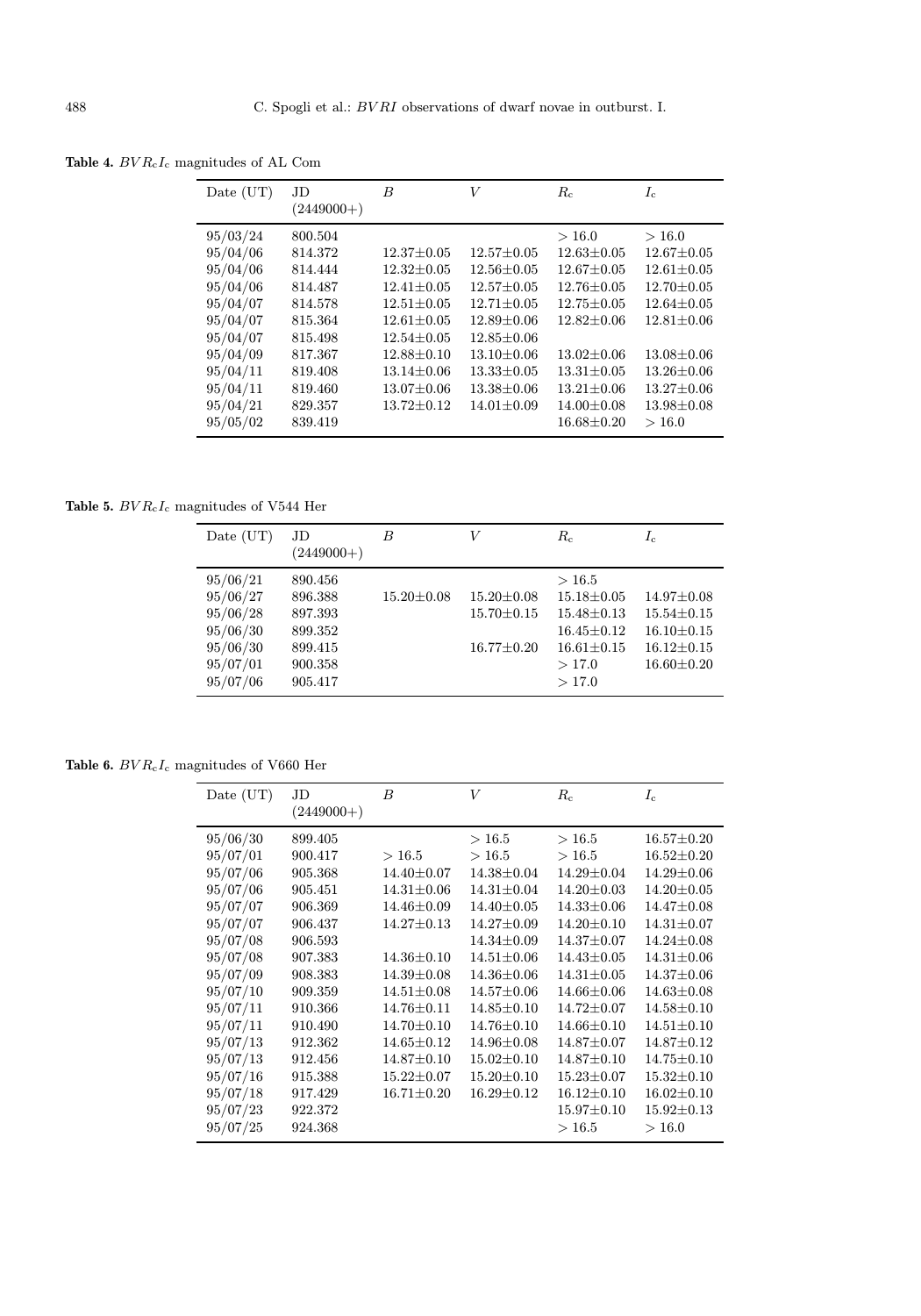Table 7.  $BVR<sub>c</sub>I<sub>c</sub>$  magnitudes of V516 Cyg

| Date $(UT)$                      | JD<br>$(2449000+)$            | B                                    | V                                                        | $R_c$                                                    | $I_{\rm c}$                                              |
|----------------------------------|-------------------------------|--------------------------------------|----------------------------------------------------------|----------------------------------------------------------|----------------------------------------------------------|
| 95/07/07<br>95/07/08<br>95/07/09 | 905.511<br>906.551<br>907.554 | $14.37 \pm 0.15$<br>$14.27 \pm 0.08$ | $14.14 \pm 0.04$<br>$14.22 \pm 0.07$<br>$14.33 \pm 0.04$ | $13.98 \pm 0.05$<br>$14.06 \pm 0.05$<br>$14.14 \pm 0.05$ | $13.99 \pm 0.05$<br>$14.01 \pm 0.05$<br>$14.12 \pm 0.07$ |
| 95/07/09<br>95/07/11<br>95/07/13 | 908.471<br>910.468<br>912.481 | $15.15 \pm 0.15$<br>>16.0            | $14.87 \pm 0.07$<br>>16.0                                | $14.63 \pm 0.07$<br>$16.36 \pm 0.15$<br>$16.60 \pm 0.20$ | $14.58 \pm 0.08$                                         |

Table 8.  $BVR<sub>c</sub>I<sub>c</sub>$  magnitudes of DX And

| Date (UT) | JD.<br>$(2449000+)$ | $\overline{B}$   | $\overline{V}$   | $R_{c}$          | $I_{\rm c}$      |
|-----------|---------------------|------------------|------------------|------------------|------------------|
|           |                     | $12.03 \pm 0.06$ | $11.93 \pm 0.04$ | $11.79 \pm 0.03$ | $11.69 \pm 0.04$ |
| 94/09/28  | 624.46              |                  |                  |                  |                  |
| 94/09/28  | 624.49              | $11.98 \pm 0.05$ | $11.91 \pm 0.04$ | $11.73 \pm 0.04$ | $11.67 \pm 0.03$ |
| 94/09/29  | 624.52              | $11.97 \pm 0.05$ | $11.93 \pm 0.04$ | $11.76 \pm 0.04$ | 11.66±0.04       |
| 94/09/29  | 624.54              | $12.07 \pm 0.05$ | $11.93 \pm 0.05$ | 11.78±0.04       | $11.69 \pm 0.04$ |
| 94/09/29  | 625.25              | $12.08 \pm 0.06$ | $12.00 \pm 0.04$ | $11.85 \pm 0.06$ | 11.74±0.04       |
| 94/09/29  | 625.35              | $12.04 \pm 0.06$ | $12.01 \pm 0.04$ | $11.84 \pm 0.04$ | $11.72 \pm 0.04$ |
| 94/09/29  | 625.44              | $12.07 \pm 0.06$ | $11.98 \pm 0.04$ | $11.86 \pm 0.04$ | $11.71 \pm 0.04$ |
| 94/10/01  | 627.34              |                  | $12.16 \pm 0.04$ | $11.95 \pm 0.04$ | $11.83 \pm 0.05$ |
| 94/10/03  | 629.37              | $12.49 \pm 0.05$ | $12.36 \pm 0.03$ | $12.16 \pm 0.04$ | $12.04 \pm 0.04$ |
| 94/10/04  | 630.49              | $12.73 \pm 0.06$ | $12.58 \pm 0.04$ | $12.33 \pm 0.04$ | $12.20 \pm 0.04$ |
| 94/10/05  | 631.37              | $12.92 \pm 0.04$ | $12.77 \pm 0.03$ | $12.59 \pm 0.05$ | $12.30 \pm 0.04$ |
| 94/10/05  | 631.43              | $12.96 \pm 0.05$ | $12.78 \pm 0.03$ | $12.54 \pm 0.04$ | $12.34 \pm 0.03$ |
| 94/10/06  | 632.28              | $13.18 \pm 0.04$ | $13.01 \pm 0.04$ | $12.78 \pm 0.04$ | $12.57 \pm 0.03$ |
| 94/10/06  | 632.38              |                  | $13.08 \pm 0.04$ | $12.83 \pm 0.04$ | $12.60 \pm 0.03$ |
| 94/10/06  | 632.44              | $13.25 \pm 0.05$ | $13.06 \pm 0.03$ | $12.84 \pm 0.04$ | $12.59 \pm 0.03$ |
| 94/10/07  | 633.46              | $13.60 \pm 0.05$ | $13.47 \pm 0.04$ | $13.11 \pm 0.05$ | $12.89 \pm 0.06$ |
| 94/10/08  | 634.34              |                  | $13.77 \pm 0.05$ | $13.49 \pm 0.05$ | $13.16 \pm 0.06$ |
| 94/10/10  | 636.42              | $15.43 \pm 0.05$ | $14.61 \pm 0.05$ | $14.11 \pm 0.05$ | $13.66 \pm 0.04$ |
| 94/10/13  | 639.28              | $15.67 \pm 0.08$ | $14.86 \pm 0.05$ | 14.26±0.04       | 13.75±0.04       |
| 94/10/15  | 641.48              |                  | $14.85 \pm 0.05$ | 14.29±0.04       | $13.65 \pm 0.04$ |
| 94/10/22  | 648.48              |                  | $14.84 \pm 0.06$ | $14.30 \pm 0.04$ | $13.75 \pm 0.04$ |
| 94/10/27  | 653.43              | $15.93 \pm 0.10$ | 14.97±0.04       |                  |                  |
| 94/11/17  | 674.39              | $15.72 \pm 0.09$ | $14.98 \pm 0.04$ | 14.40±0.04       | $13.85 \pm 0.04$ |
|           |                     |                  |                  |                  |                  |

 $dM(B)/dt = 0.14\pm0.01$  mag/day  $dM(V)/dt = 0.14\pm0.01$  mag/day  $dM(R_c)/dt = 0.12\pm0.01$  mag/day  $dM(I_c)/dt = 0.12 \pm 0.01$  mag/day.

In the  $V$  band, the rate is consistent with the values reported by Howell et al. (1996) and Patterson et al. (1996). It is worthy to note that the decay rate is slower at longer wavelengths. Nevertheless, during the superoutburst the colour indices remained quite stable around the mean values:  $(B - V) = -0.25$ ,  $(V - R_c) = 0.00$ ,  $(V - I_c) = 0.03$ .

At epoch 1995/05/02 UT (JD 2449839) AL Com was very faint. This point was taken during the temporary minimum reported by the above mentioned authors. Unfortunately we were not able to obtain a better sampled light curve of the variable due to bad weather conditions.

# 3.2. V544 Her

V544 Her was discovered and classified as a dwarf nova by Hoffmeister (1967). Also this star is very faint at quiescence  $(m_{\text{pg}} \simeq 20)$ , but during an outburst its photographic magnitude can increase up to 14.5 (Downes & Shara 1993). Howell et al. (1990) observed V544 Her at minimum and found the presence of a possible orbital modulation having a period of about 100 minutes.

We observed this dwarf nova during July 1995. The variable was found in a declining phase after a burst which, probably, reached the maximum a few days before 1995/06/27 UT (see Table 5). Although we were able to get only a few observations, we note that our observations on 1995/06/27 UT are the first  $BVR_{c}I_{c}$  measurements of V544 Her during an outburst. At that time the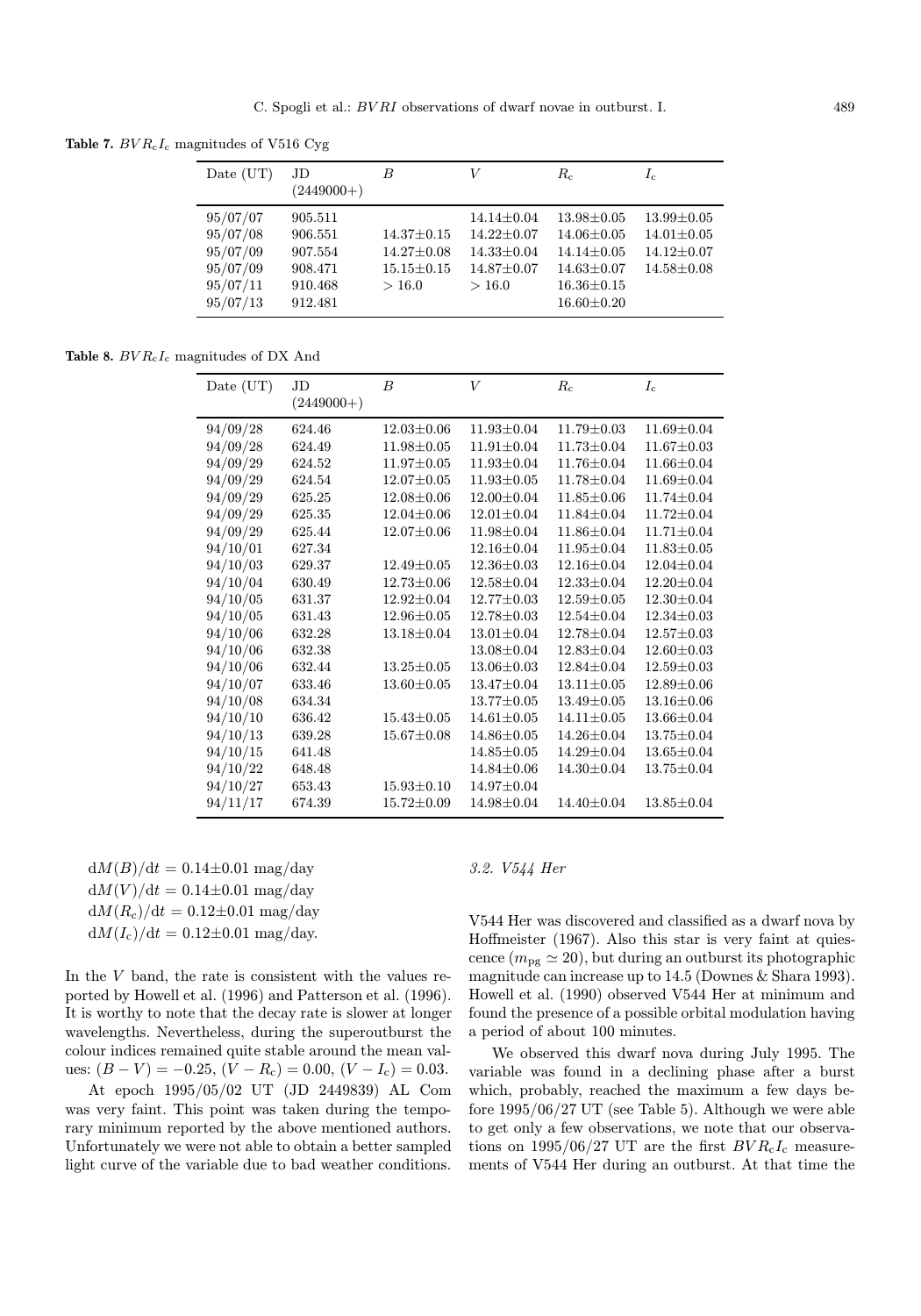

Fig. 3. Finding chart of V516 Cyg. North is at the top and east is to the left. The box is 10 arcmin wide



Fig. 4. Finding chart of DX And. North is at the top and east is to the left. The box is 10 arcmin wide

colour indices were  $(B - V) = 0.00, (V - R<sub>c</sub>) = 0.02,$  $(V - I_c) = 0.23$ .

#### 3.3. V660 Her

The dwarf nova V660 Her is not well studied. As far as we know, only Shugarov (1975) observed this source during two outbursts. The first one was observed on August 4-5, 1973, while the second one occurred on August 12- 13, 1974. In both the cases the estimated photographic magnitude of the variable at maximum was  $m_{\text{pg}} \simeq 16$ .

We observed the dwarf nova V660 Her in July 1995 during the phase of decline from a large outburst. In



Fig. 5. R<sup>c</sup> light curve of AL Com

Table 6 we report the  $BVR<sub>c</sub>I<sub>c</sub>$  magnitudes while the light curve can be found in Fig. 6. The observed maximum was  $B \simeq 14.3$  (JD 2449905), a value which is almost two magnitudes higher than that previously reported by Shugarov (1975). From our data it appears that the source probably reached its maximum a few days before our first positive detection (see Fig. 6), but the true maximum brightness is not likely to be higher by more than 0.5 mag.

During the first 10 days the mean colour indices were  $(B - V) = -0.04$ ,  $(V - R_c) = 0.06$ ,  $(V - I_c) = 0.07$ , and the light curve showed a linear decay with the following rates:

 $dM(B)/dt = 0.14\pm0.03$  mag/day  $dM(V)/dt = 0.15 \pm 0.02$  mag/day  $dM(R_c)/dt = 0.13\pm0.01$  mag/day  $dM(I_c)/dt = 0.13\pm0.01$  mag/day.

These values are quite similar to those recorded for AL Com and WZ Sge (Patterson et al. 1996).

At the end of the descending phase, the light curve showed a dip at the date 1995/07/18 UT (JD 2449917). This last part of the outburt, observed only in the  $R_c$  and  $I_c$  bands, seems to show a feature similar to the temporary minimum observed in AL Com (Howell et al. 1996) and WZ Sge (Patterson et al. 1996). The resemblance of the outburst light curve of V660 Her with AL Com and WZ Sge (especially the rates of decline which are very similar) and the large amplitude of the observed outburst suggest that V660 Her could belong to the recently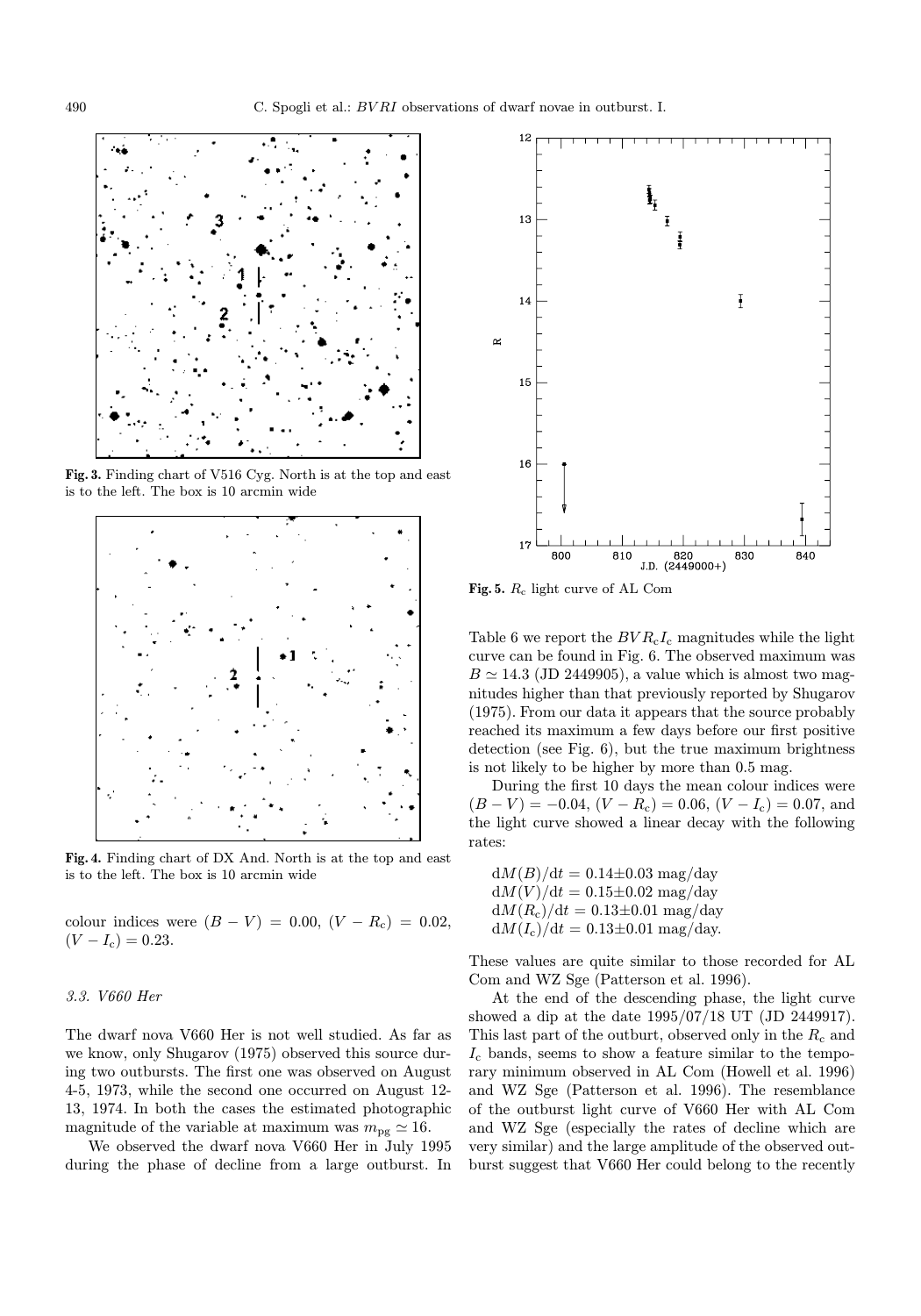

Fig. 6. R<sup>c</sup> light curve of V660 Her



identified sub–class of dwarf novae called "tremendous

outburst amplitude dwarf novae" (TOADs) (see Howell et al. 1995). However, further observations are required in order to know the true magnitude of V660 Her at minimum, now only estimated to be  $m_{\text{pg}} \simeq 19$  (Downes & Shara 1993), and to obtain a better sampling of the light curve during the outbursts.

# 3.4. V516 Cyg

The dwarf nova V516 Cyg was discovered and classified as a variable star by Hoffmeister (1949). Ahnert et al. (1949) classified V516 Cyg as an RW Aur variable. It was definitively classified as a dwarf nova by Meinunger (1966) and Erastova & Tsvetkov (1978). Spectroscopic observations of V516 Cyg have been published by Bruch & Schimpke (1992), Schimpke & Bruch (1992), Zwitter & Munari (1994). In the optical, the photographic magnitude is known to vary between  $m_{\text{pg}} \simeq 13.8$  and  $m_{\text{pg}} \simeq 16.8$ (Downes & Shara 1993).

The  $BVR<sub>c</sub>I<sub>c</sub>$  photometric observations were carried out during July 1995. The data are reported in the Table 7, while Fig. 7 shows the  $R_c$  light curve. As far as we know, this is the first time that V516 Cyg was observed during an outburst in the  $BVR<sub>c</sub>I<sub>c</sub>$  bands. The variable remained bright for 3 days at a V magnitude of  $\simeq$ 14, during which it had colour indices of  $(B - V) = 0.1$ ,  $(V - R_c) = 0.2$ ,  $(V - I_c) = 0.2.$ 

#### 3.5. DX And

DX And was discovered as a variable star by Romano (1958). It was classified as a dwarf nova of the U Gem type by Weber (1962, 1963). In the optical it has been studied by Romano & Perissinotto (1966), Bond (1978), Echevarria & Jones (1984), Bruch et al. (1987). Spectroscopic observations during quiescence were reported by Bruch (1989). The IUE spectra reported by Drew et al. (1991) show absorption features at 124 nm and 155 nm due to N V and C IV respectively. Drew et al. (1993) determined a binary period of 0.44167 day and a mass ratio of 0.96, through spectroscopic observations when DX And was at minimum. Photometric observations in the Johnson  $B$ -band, Kron-Cousins  $R_c$ -band, and Gunn z-band revealed ellipsoidal variation of 0.08 mag only in Gunn z (Drew et al. 1991). Analysing the luminous variations in the  $R_c$  and  $I_c$  bands, Hilditch (1995) suggested that the inclination of the orbital plane of DX And is in the range between  $45°$  and  $53°$ , and that the secondary component is a K0-1 V star.

Although DX And is one of the better studied cataclysmic variables in our sample, up to date only few photometric data obtained during the phase of the outburst have been published. The interval between two consecutive outbursts varies between 8-12 months (see Drew et al. 1993).

We monitored DX And intermittently during the second half of 1994. It was always at quiescence, until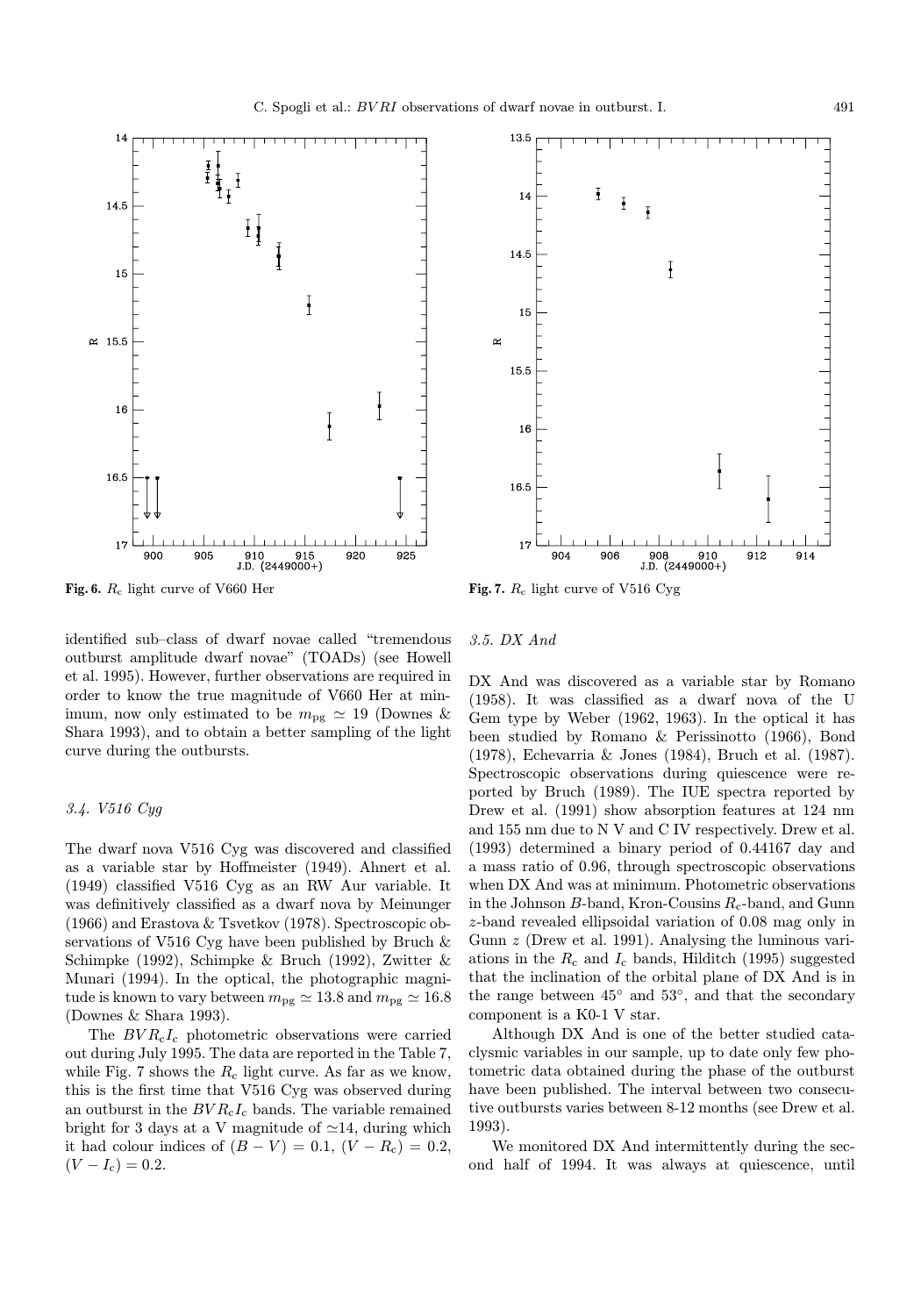

Fig. 8. I<sup>c</sup> light curve of DX And

September 28, 1994 UT (JD 2449624), when the dwarf nova was found to be in outburst. Our data are reported in Table 8. The  $I_c$  light curve is shown in Fig. 8.

We note that the outburst amplitude is larger at higher frequencies: that is  $\Delta B \simeq 4$ ,  $\Delta V \simeq 3$ ,  $\Delta R_c \simeq 2.5$ ,  $\Delta I_c \simeq 2.$ 

Soon after the maximum, DX And showed a nonlinear decay, starting with a slow rate which progressively became faster. In the last part of the decline (from JD 2449631 to 2449634) the decay appear to be approximately linear, with the following rates:

 $dM(B)/dt = 0.37\pm0.01$  mag/day  $dM(V)/dt = 0.34\pm0.01$  mag/day  $dM(R_c)/dt = 0.30\pm0.01$  mag/day  $dM(I_c)/dt = 0.28 \pm 0.01$  mag/day.

To study the rapid variability of DX And, we performed time series observations during two nights: the first one during the decline (JD 2449632) and the second one during the quiescent phase (JD 2449639). We used only the  $I_c$  filter and the data are displayed in Fig. 9. During the first run we saw a regular descending trend with a rate of  $0.23\pm0.03$  mag/day. In the second run we found a rapid variation of about 0.1 mag similar to the ellipsoidal variability observed by Hilditch (1995) during the quiescence, while this effect is not evident during the decline probably because of the presence of the bright accretion disk.



Fig. 9. Intranight light curves of DX And during the decline (top) and at the minimum (bottom)

### 4. Discussion

 $BVR<sub>c</sub>I<sub>c</sub>$  observations of dwarf novae allow to evaluate the optical spectral behaviour and, therefore, they can be used as a test to compare theoretical models of accretion disk emission. In particular they can be used to verify the often quoted theoretical flux distribution of a stationary (infinitely) large accretion disk whose surface elements radiate black body spectra  $(F(\nu) \propto \nu^{1/3})$ .

To study the behaviour of the optical continuum of dwarf novae during the decline from the outburst, we converted the  $BVR<sub>c</sub>I<sub>c</sub>$  magnitudes in fluxes using the conversion factors reported by Bessell (1979).

For DX And, we corrected our observations by the interstellar extinction adopting the value  $A_V = 0.6$  reported by Drew et al. (1993), and using the interpolation formulae of Cardelli et al. (1989). For the other DNs here reported, the interstellar extinction values are not known and, then, the fluxes are not corrected by this effect.

The flux spectral distributions of DX And, from the maximum to the minimum, are shown in Fig. 10 in logarithmic scale. It is worthy to note that at the minimum the spectral distribution of DX And is dominated by the emission of the secondary star, while at the maximum the spectral distribution follows a power law  $(F(\nu) \propto \nu^{\alpha})$ . The value of the spectral slope observed at maximum  $(\alpha = 1.00 \pm 0.04)$  is greater than the one predicted by the steady state accretion disk theory ( $\alpha = 0.33$ ).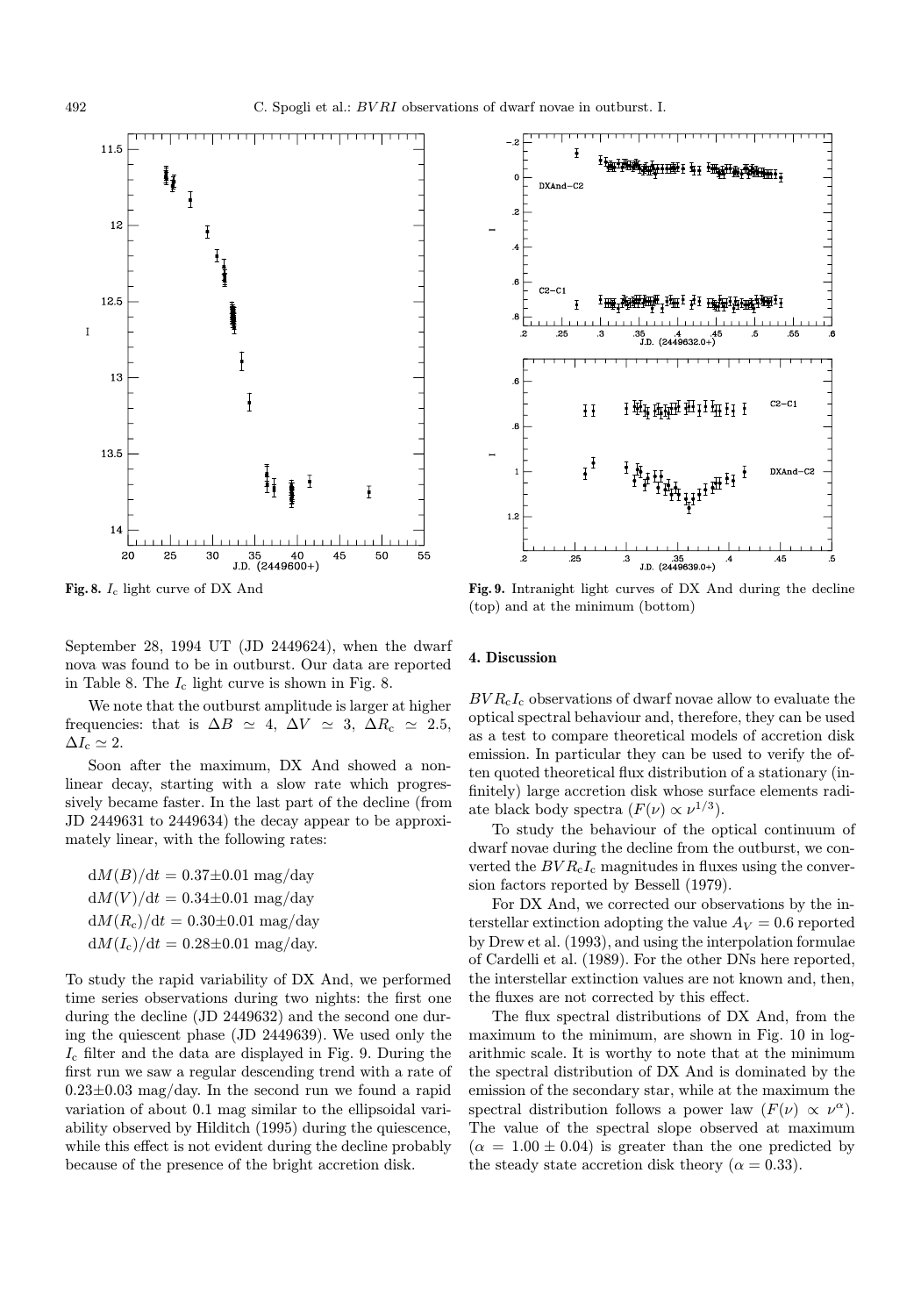The differences in outburst amplitude as a function of wavelengths, the strong change in decay rates and the change in flux distribution with time (see Fig. 10) are all probably the expression of the same phenomenon, i.e. the the strong contribution of the secondary to the total light in quiescence.

For V660 Her we observed a descending trend comparatively coherent in the  $BVR<sub>c</sub>I<sub>c</sub>$  bands and a spectral flux distribution which is well described by a power law. Although this variable showed rapid spectral changes all during the outburst decline (probably related to flickering), the mean spectral slope remained quite constant around a value of  $\alpha = 0.8 \pm 0.2$ . This substantial stability of the mean spectral index seems to indicate the dominance of the accretion disk emission, while the contribution from the secondary star to the total light of the system seems to be negligible. This is opposite to the behaviour of DX And where the emission of the secondary star becomes soon evident after the first phase of the decline.

The spectral flux distribution of AL Com is well described by a power law with a constant slope  $\alpha=1.1\pm0.1$ . Szkody et al. (1996) observed AL Com with IUE at the date 1995/04/16 UT and they found an UV continuum having a spectral slope  $\alpha = 1.0$ , a value which is similar to that derived by us in the optical. Howell et al. (1996) give the J, H, K magnitudes obtained on  $1995/04/10$ and 1995/04/20 UT. Converting these values in fluxes, we computed an IR spectral slope  $\alpha=1.4\pm0.1$  in both the dates. In Fig. 11, these IR fluxes are combined with our data to obtain the optical-infrared spectral flux distribution. To do this, our  $BVR<sub>c</sub>I<sub>c</sub>$  magnitudes obtained on 1995/04/09-11 and 1995/04/21 UT, were scaled to the same date of the near–IR observations using the decline rates previously reported. For both the dates the total spectral slopes are similar:  $\alpha=1.20 \pm 0.04$  and  $\alpha=1.26 \pm 0.04$ 0.04 respectively.

Only for V516 Cyg and V544 Her our data show that, at least during the maximum, there is a substantial agreement with the predicted emission from an accretion disk in stationary state. In fact we obtained  $\alpha = 0.3 \pm 0.1$  for V516 Cyg, and  $\alpha = 0.4 \pm 0.1$  for V544 Her. However these values are obtained without the correction from the interstellar extinction and, therefore, they must be considered lower limits to the real ones.

For DX And, V660 Her and AL Com, we have seen that it is not possible to approximate their emission during the outburst as the contribute of a disk whose surface elements radiate black body spectra. On the other hand, the value of  $\alpha = 0.33$  is true only for an infinitely large steady state disk. In the UV this value gives relatively reasonable fits (see., e.g., Verbunt 1987), but in the optical the emission is dominated by the outer parts of the disk, and the finite size of the disk may result in a stronger slope at these wavelengths.



Fig. 10. Spectral flux distribution of DX And during the 1994 outburst

Atmospheric emission disk models seem to fit the observed emission spectra better than the standard Planckian emission disk model (see, e.g., Wade 1984, 1988). However, the lack of such basic parameters as the mass of the white dwarf and the inclination of the system make a proper comparison of the optical observations and any emission disk models rather uncertain (see, e.g., La Dous 1989).

#### 5. Conclusions

For the five dwarf novae considered in this work, our data can be considered a substantial contribution to their optical database. In particular, for V660 Her our measurements detected the largest outburst ever reported, and for AL Com we observed the larger outburst since more than 20 years.

Our data suggest that at least for DX And, AL Com, V660 Her and SY Cnc (Spogli et al. 1993) steady–state accretion disk models do not provide a good representation of the optical continuum. This is a clear evidence about our poor knowledge of the true radiative transfer solution in accretion disk, and more efforts must to be made to obtain multi–wavelength observations of DNs.

These considerations show how important it is to study the dwarf novae during all the phases of the outburst, integrating photometric multi–band observations with the aim of studying both the behaviour of the light curve and